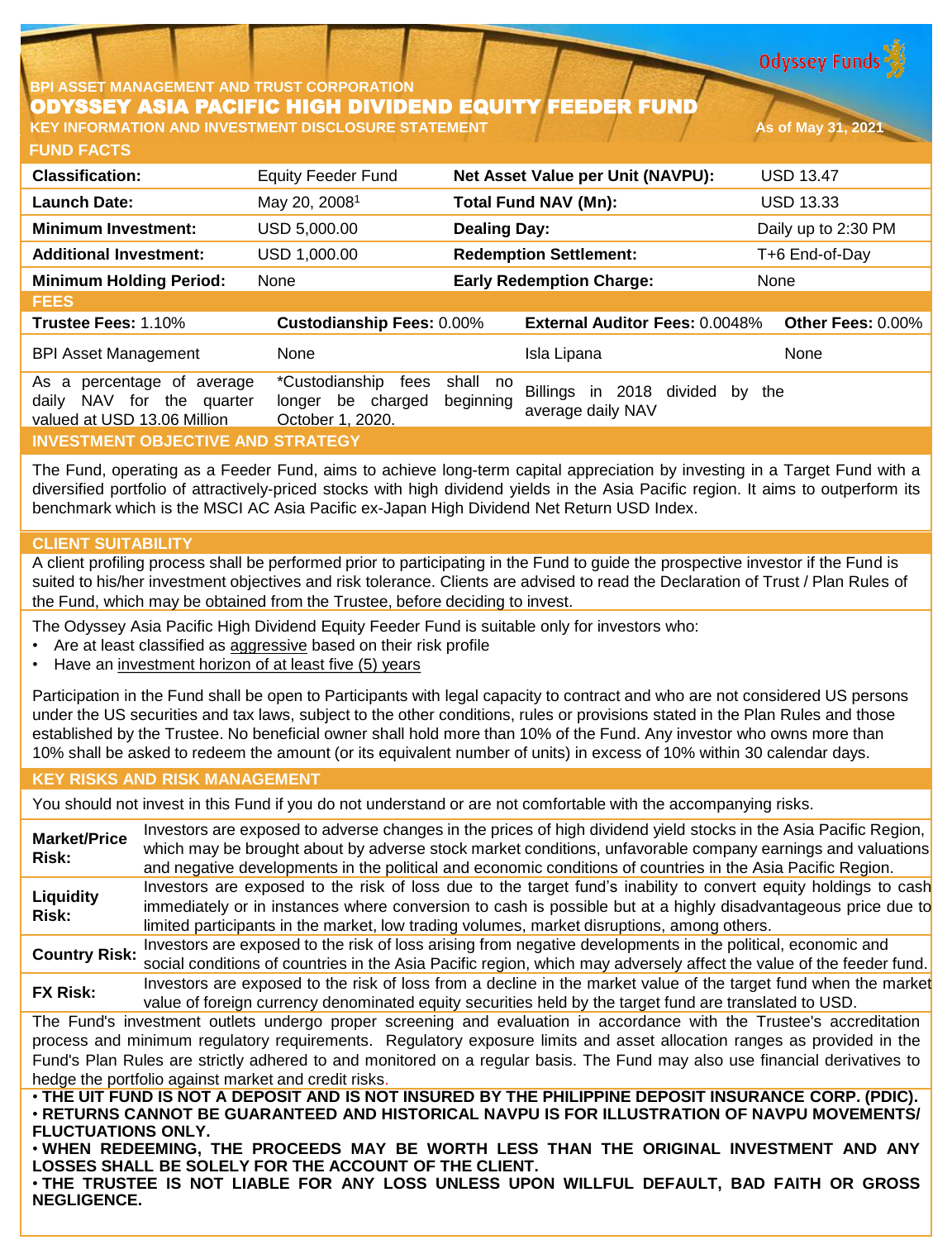## **FUND PERFORMANCE AND STATISTICS AS OF MAY 31, 2021**

(Purely for reference purposes and is not a guarantee of future results)



|                 | Highest                        | 13.47   |
|-----------------|--------------------------------|---------|
| $N^{w^{e^{l}}}$ | Lowest                         | 9.32    |
| W               | <b>STATISTICS</b>              |         |
| <b>Novel</b>    | Portfolio Beta                 | 0.85    |
| Mar             | Volatility, Past 1 Year (%) 3  | 14.36   |
|                 | Sharpe Ratio <sup>4</sup>      | 3.10    |
|                 | Information Ratio <sup>5</sup> | $-1.17$ |

**NAVPU over the past 12 months**

<sup>1</sup>The fund was originally launched as Odyssey Asia Pacific High Dividend Equity Fund. It was converted into a feeder fund last October 1, 2020. <sup>2</sup>Returns are net of fees.

<sup>3</sup>Measures the degree to which the Fund fluctuates vis-à-vis its average return over a period of time.

<sup>4</sup>Used to characterize how well the return of a Fund compensates the investor for the level of risk taken. The higher the number, the better.

<sup>5</sup>Measures reward-to-risk efficiency of the portfolio relative to the benchmark. The higher the number, the higher the reward per unit of risk.

\*Declaration of Trust is available upon request through your branch of account.

| <b>PORTFOLIO COMPOSITION</b>           |                  |
|----------------------------------------|------------------|
| <b>Allocation</b>                      | % of Fund        |
| <b>Target Fund</b>                     | 98.75            |
| Cash                                   | 0.99             |
| Time deposits and money market         | 0.75             |
| Other receivables - net of liabilities | $-0.49$          |
| <b>Top Five Sector Holdings</b>        | % of Target Fund |
| Financials                             | 29.6             |
| Information Technology                 | 28.9             |
| <b>Consumer Discretionary</b>          | 8.9              |
| Industrials                            | 6.1              |
| <b>Materials</b>                       | 5.0              |
| <b>Top Five Country Weightings</b>     | % of Target Fund |
| China                                  | 22.4             |
| Taiwan                                 | 19.7             |
| Australia                              | 16.7             |
| Korea                                  | 11.0             |
| Hong Kong                              | 10.8             |

### **TOP TEN HOLDINGS**

| <b>Name</b>                                         | % of Target<br>Fund |
|-----------------------------------------------------|---------------------|
| Taiwan Semiconductor<br>Manufacturing Co., Ltd.     | 9.7                 |
| Samsung Electronics Co., Ltd.                       | 8.1                 |
| Rio Tinto Limited                                   | 3.1                 |
| DBS Group Holdings Ltd                              | 3.0                 |
| Infosys Limited                                     | 2.8                 |
| Ping An Insurance (Group)<br>Company of China, Ltd. | 2.3                 |
| Hong Kong Exchanges & Clearing<br>Ltd.              | 2.3                 |
| <b>China Construction Bank</b><br>Corporation       | 2.2                 |
| <b>CLP Holdings Limited</b>                         | 2.1                 |
| Haier Smart Home Co., Ltd.                          | 2.1                 |
|                                                     |                     |

### **RELATED PARTY TRANSACTIONS\***

The Fund has no transactions and outstanding investments with entities related to BPI Asset Management and Trust Corporation (BPI AMTC).

\* Related party in accordance with BPI AMTC's internal policy.

For more information, you may contact us at (632) 8580-**AMTC** (2682),

email us at bpi\_asset\_management@bpi.com.ph or visit our website, www.bpiassetmanagement.com.

| *MSCI AC Asia Pacific ex-Japan High Dividend Net Return USD Index |  |  |
|-------------------------------------------------------------------|--|--|
|                                                                   |  |  |

Fund 2.36 5.56 17.33 44.53 16.72 34.70 Benchmark 1.76 5.19 13.63 54.42 38.04 107.76

Fund 44.53 11.01 5.29 5.61 7.23 2.31 Benchmark 54.42 23.00 11.34 12.48 14.93 5.77

Fund 13.00 2.05 11.24 -9.01 20.33 3.45 Benchmark 11.58 19.55 20.14 -14.23 37.63 6.18

**1 mo 3 mos 6 mos 1YR 3YRS S.I**

**1YR 2YRS 3YRS 4YRS 5YRS S.I**

**YTD 2020 2019 2018 2017 2016**

**CUMULATIVE PERFORMANCE (%) <sup>2</sup>**

**ANNUALIZED PERFORMANCE (%) <sup>2</sup>**

**CALENDAR YEAR PERFORMANCE (%) <sup>2</sup>**